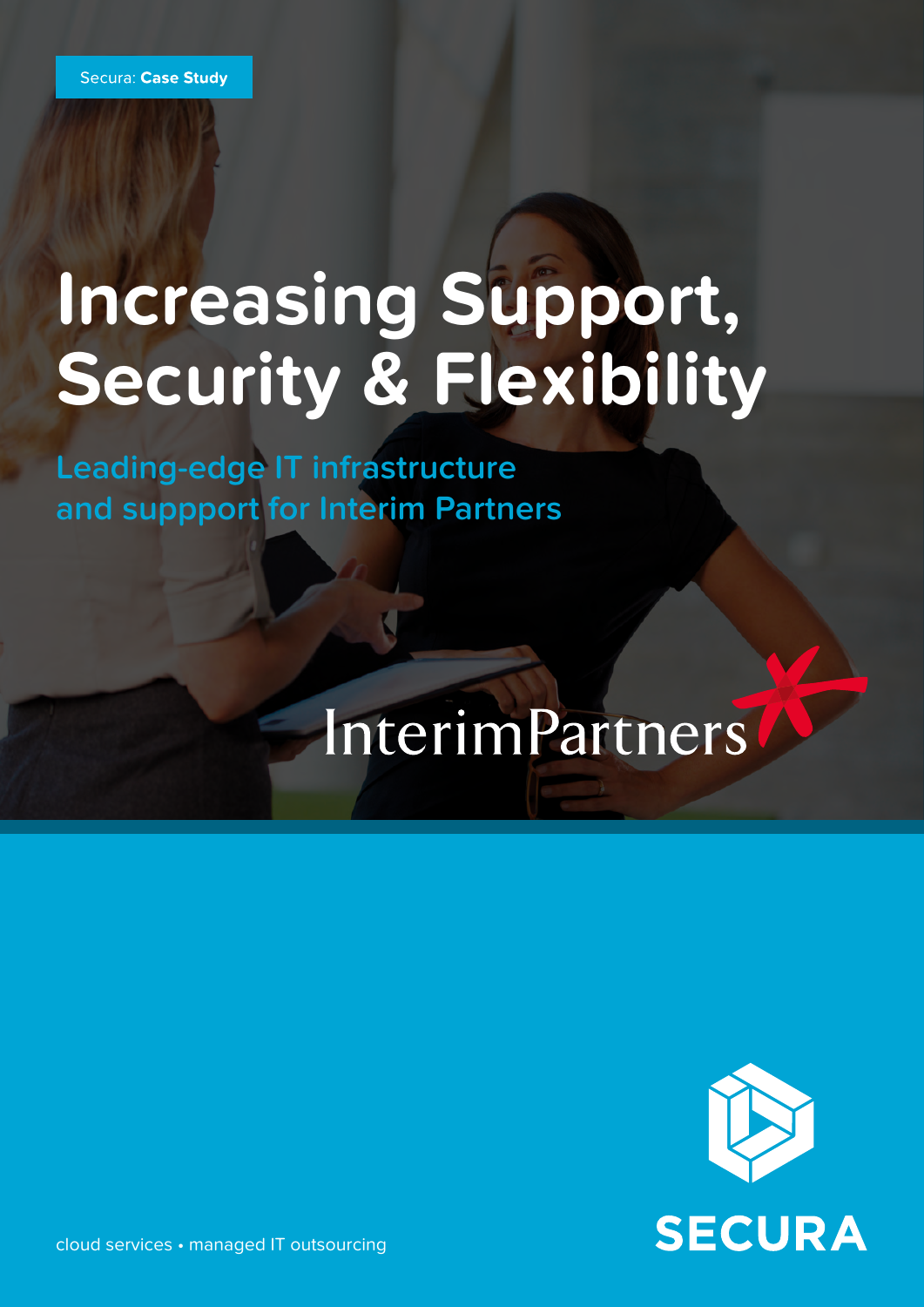# **Increasing Support, Security and Flexibility for Interim Partners**

Interim Partners provide highly experienced, talented and skilled interim executives to give their clients the right skills and leadership to respond quickly and effectively to changes in their market.

Working alongside their sister company, BrightPool - who supply quality financial services professionals and middle/senior managers - Interim Partners integrate the very best management candidates at every level of an organisation to help it deal successfully with its business challenges.

With a growing team, offices in London and Harrogate, and an ever increasing portfolio of clients; it was necessary for Interim Partners to be supported by a robust and flexible solution for their internal IT support infrastructure.

#### **Helping Businesses Manage Constant Change**

Founded in 2003, Interim Partners has been expanding year-on-year (making the Sunday Times Fast Track list in two consecutive years), as many businesses recognise the vital role the right management plays in helping them respond quickly and effectively to the increasingly dynamic nature of modern markets.

Interim management can rapidly introduce the specialist skillsets and experience a business will need to capitalise on emerging opportunities and manage shifts in the commercial landscape.

Over the years, Interim Partners has developed an excellent track record working with a wide range

of major UK organisations, financial institutions, the NHS and Government bodies, placing key executives in a range of vital change and transformation programmes.

# **The Challenge**

The continued success of Interim Partners required a flexible, leading-edge IT infrastructure including day-to-day support and data backup arrangements to fully support their rapidly growing business and customer base.

As part of this refresh, data backup and disaster recovery also needed to be reviewed. Interim Partners needed robust and secure ISO compliant infrastructure for data storage and retrieval, with streamlined management and monitoring processes to increase operational efficiency.

Secura identified improvements which could also be made to the software licensing models currently in place, reducing costs and increasing flexibility.

# **The Solution**

Secura proposed a number of different measures to address the various pain points in Interim Partners' current IT arrangements in order to future-proof its IT infrastructure and facilitate continued growth.

#### **IT Outsourcing – Boosting Support and Responsiveness**

To effectively support their growing internal user base, Secura provided an outsourced service desk function, with regular service reviews in place to ensure it continues to meet the needs of the business as it evolves.

**Interim Partners**



the year Interim Partners was founded

**100KM** 2

run for Leukemia and Lymphoma Research in 2014 <https://www.justgiving.com/lrf>

consecutive years in the Fast Track 100